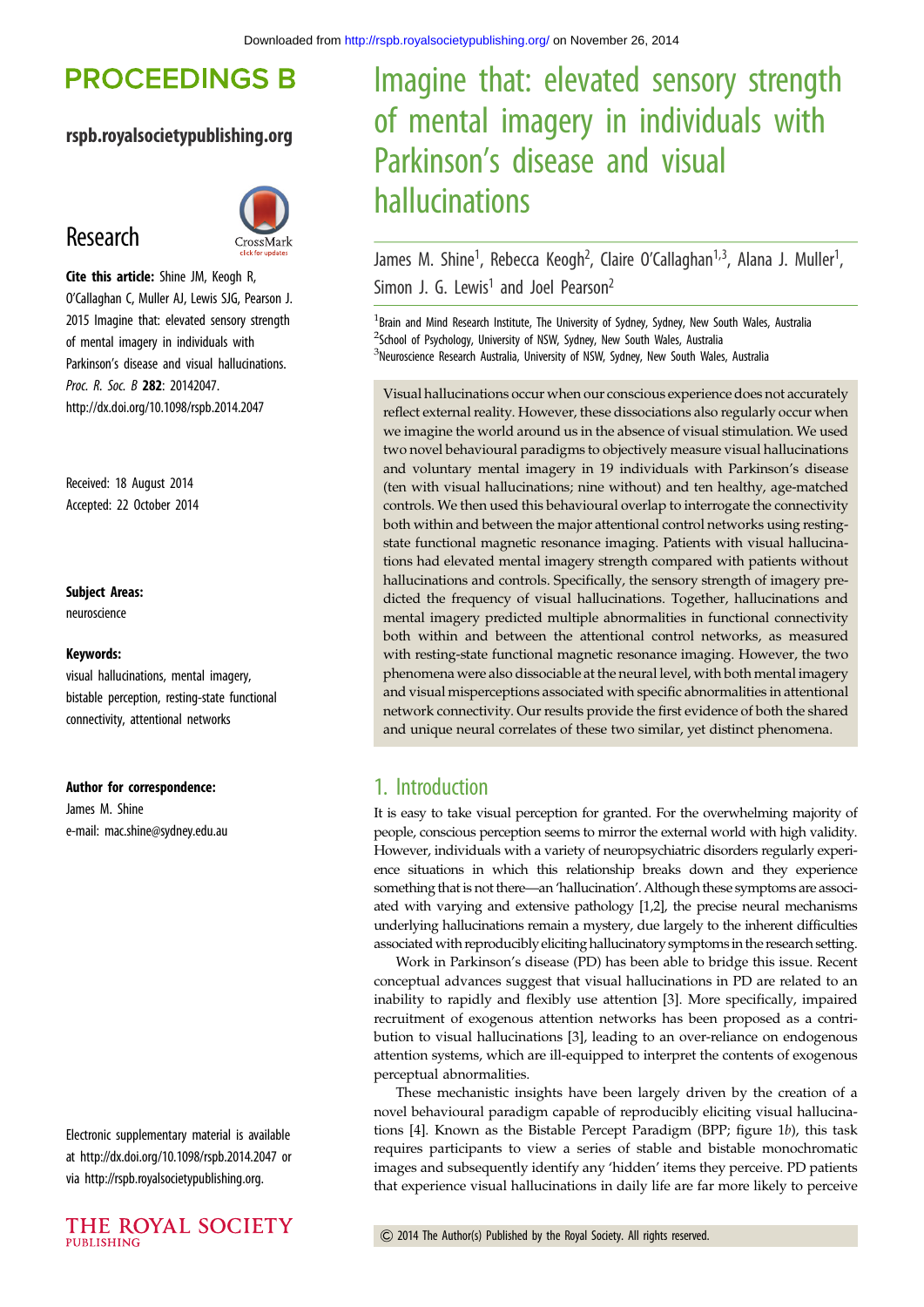<span id="page-1-0"></span>

Figure 1. Relationship between mental imagery and visual hallucinations: (a) binocular rivalry—subjects view a different monocular pattern in each eye (right  $e$ ye  $=$  horizontal stripes (red online); left eye  $=$  vertical stripes (green online)), however their perceptual experience vacillates back and forth between the two; and (b) BPP—participants view a series of monochromatic images and have to determine whether they are stable (e.g. a tree) or bistable (e.g. a tree with the silhouettes of faces etched into the trunk). In our experiment, subjects spent 5 s imagining either pattern prior to a brief stimulus presentation, effectively priming the conscious perception of the imagined stimulus; (c) there was a strong positive correlation ( $r = 0.632$ ,  $p = 0.002$ ) between impaired performance on the BPP (y-axis—percentage of misperceptions) and the strength of imagery on binocular rivalry (x-axis—percentage of trials with strong influence of imagery of perception). The correlation remains significant after removing the single outlier; and (d) hallucinators (PD + VH) had higher mental imagery strength than healthy controls (HC;  $t = 2.1$ ,  $p = 0.046$ ) and patients without hallucinations (PD - VH;  $t = 3.2$ ,  $p = 0.006$ ). (Online version in colour.)

'hidden' images in stable pictures, whereas non-hallucinators see none (figure 1a) [[4](#page-5-0)]. That is, susceptible patients see something that is not there—the very definition of a hallucination.

Although hallucinations occur in a number of neuropsychiatric disorders, dissociations between visual perception and external reality can also readily occur in healthy individuals (e.g. in low light conditions or upon entering into the early stages of sleep). Perhaps the most interesting example of this phenomenon is in the case of mental imagery, whereby an individual can voluntarily 'bring to mind' a vivid visual experience of an item, without requiring that item to be present [\[5\]](#page-6-0). The ability to imagine a visual image can also directly impact on subsequent conscious experience [[6](#page-6-0)]. By simply imagining an object in the period prior to the brief presentation of a perceptual binocular rivalry stimulus, the dominant pattern in rivalry tends to match that imagined [\[6\]](#page-6-0). That is, imagination is able to prime subsequent conscious perception. This 'top-down' influence of mental imagery on conscious experience suggests an intriguing commonality with the current conceptual framework applied to visual hallucinations in PD. However, to date, a specific role for mental imagery in visual hallucinations has not been explored.

Here, we used these two objective perceptual tasks to explore the role of imagery strength in the pathophysiology of visual hallucinations in 19 patients with PD and 10 age-matched healthy controls. Each individual performed the BPP and a mental imagery task, alongwith resting-state functional magnetic resonance imaging. Our objective was to directly test the hypothesis that the strength of mental imagery would be related to visual hallucinations as assessed by impaired performance on the BPP and then use this information to interrogate patterns of functional connectivity within the resting brain.

# 2. Material and methods

#### (a) Participants

Nineteen adults with PD (mean  $age = 68.4$  years; 70% males) and 10 age-matched healthy controls (mean age  $= 67.9$  years; 70% males) were recruited from the Parkinson's Disease Research Clinic at the Brain and Mind Research Institute at the University of Sydney. Demographic details for the patients with PD are presented in [table 1.](#page-2-0)

#### (b) Neuropsychological tests

Performance data are included in [table 1](#page-2-0). None of the patients showed evidence of clinical dementia [\[7](#page-6-0)]. The Montreal Cognitive Assessment (MoCA) was used as general measure of cognition [[8](#page-6-0)] and the Beck Depression Inventory (BDI-II) was used to assess for the presence of affective disturbance [\[9](#page-6-0)]. To explore the role of attentional set-shifting (the ability to shift attention between competing targets), all patients performed the Trail Making Test (TMT) parts A and B [[10](#page-6-0)], allowing for the calculation of a difference score (TMT $_{B-A}$ ).

#### (c) Bistable percept paradigm

The BPP was programmed using EPRIME Software (Psychology Software Tools, USA) and consisted of a battery of 40 monochromatic images that were classified a priori as either stable or bistable images [\[4](#page-5-0)]. As shown in figure 1b, bistable images contained two or more interpretations (e.g. silhouette of faces within a landscape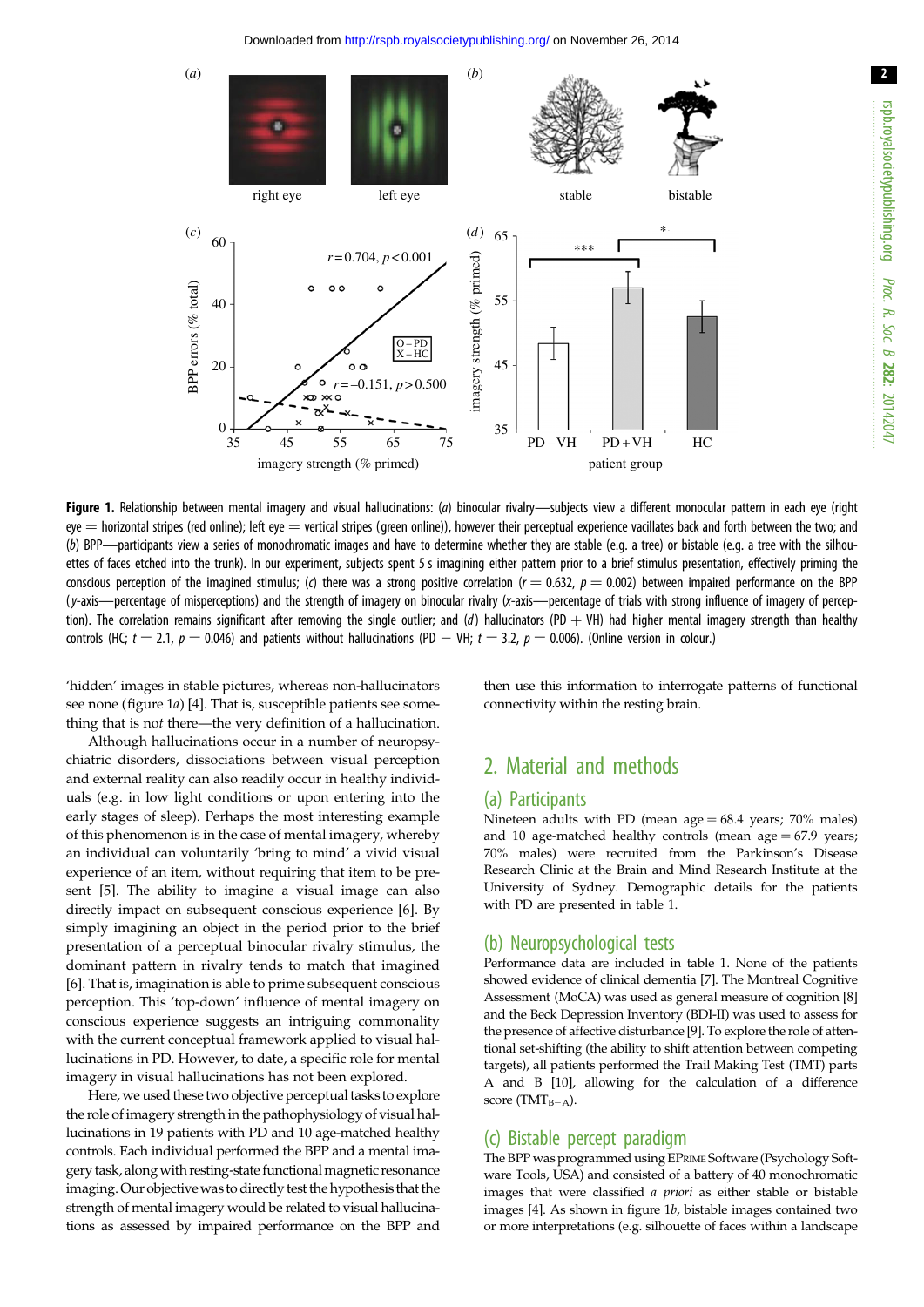<span id="page-2-0"></span>Table 1. Demographic details for the patients with PD. (BDI-II, Beck Depression Inventory; DDE, dopamine dose equivalence; MoCA, Montreal Cognitive Assessment; TMT<sub>B-A</sub>, Trail Making Test difference score; UPDRS III, motor subscale of the Unified Parkinson's Disease Rating Scale.)

| aqe              | $69.5 + 8$      | $67.1 + 7$    | $63.5 + 8$  |  |
|------------------|-----------------|---------------|-------------|--|
|                  | $26.0 + 3$      | $27.6 + 2$    | $28.5 + 1$  |  |
| BDI-I            | $15.5 + 14$     | $8.9 + 7$     | $7.9 + 7$   |  |
| disease duration | $6.9 + 4$       | $4.4 + 3$     | n.a.        |  |
| IIPDRS III       | $34.0 + 15$     | $32.0 + 15$   | n.a         |  |
| DDE, mg $d^-$    | $819.5 + 516$   | $512.5 + 225$ | n.a.        |  |
|                  | $57.0 + 7$<br>. | $48.4 + 5$    | $52.3 + 4$  |  |
|                  | $110.5 + 88$    | $39.6 + 20$   | $43.1 + 15$ |  |

scene), whereas stable images had no such ambiguity (e.g. a simple black image of a tree on a white background). The patient's left and right hands were positioned over corresponding response buttons that controlled both the initial response to the cue as well as to the answers of subsequent questions [[4\]](#page-5-0).

Each trial was signalled by the appearance of a black fixation cross in the middle of a white screen. After a delay of 50 ms, the fixation cross disappeared and participants were randomly presented with one of the images. Subjects were required to study the image until they were confident as to whether it represented a stable or bistable image, before pressing a response button. This response triggered a screen where participants indicated by button press whether they had identified a stable or bistable image by pressing the associated button. The fixation cross then re-appeared signalling the start of the next trial. Impaired performance on the BPP was measured by calculating the percentage of trials that an individual subject incorrectly perceived a stable image as containing a 'hidden' percept.

In keeping with previous studies, a cut-score (BPP error  $score = 11\%)$ , which was defined using a separate group of 18 healthy control subjects [\[4](#page-5-0)], was then used to split the patients into two groups: hallucinators and non-hallucinators. Controls in this study displayed a similar average BPP error score to the previous study (6.44  $\pm$  2.7%). Importantly, all subjects defined as hallucinators via the BPP also scored positively on Movement Disorders Society Criteria for a classification of visual hallucinations (i.e. more than one month of symptoms, which began after formal diagnosis of PD and were not attributable to any other causes) [\[11\]](#page-6-0). Although three subjects from the non-hallucinator group self-reported visual illusion symptoms, none of these lasted longer than one month, and as such, were not classified as overt hallucinations. All subjects classified as hallucinators also suffered from concomitant visual illusions. To ensure that these subjects were not impacting on the results, we also re-ran each analysis in the study after removing these three subjects.

#### (d) Binocular rivalry

Similar to previous experiments [[6\]](#page-6-0), the rivalry display consisted of a green vertical grating shown to the left eye and a red horizontal grating shown to the right eye (figure  $1a$ ). The mean luminance of both Gabor patterns was 7.8 cdm<sup>2</sup>. Both patterns were presented in an annulus around a fixation spot. The relative strength of the two stimuli was adjusted on a case-by-case basis so as to minimize any pre-existing eye bias (see [[6\]](#page-6-0) for details).

#### (e) Strength of mental imagery

To investigate the effects of imagery on rivalry, subjects were instructed to imagine one of the two rivalry patterns (a greenvertical or red-horizontal grating) during the blank intervening period (6 s) between rivalry presentations (750 ms). During rivalry presentations, participants were instructed to indicate which image was dominant by pressing the corresponding keys  $(1')$  = green, '2' = equal mix and '3' = red). The specific image that each patient was cued to imagine on each trial was randomized, with an equal number of red and green cues. Each patient performed two blocks of trials, each containing 40 trials. The percentage of trials in which the imagined pattern matched subsequent reported rivalry pattern was taken as our measure of imagery strength (see [\[12,13\]](#page-6-0) for definitions of imagery strength).

Mock rivalry displays were also included to ensure that there was no bias related to demand characteristics [\[14\]](#page-6-0). If participants' responses were due to demand characteristics, we would expect to see priming (higher than 50%) for mock trials. Analysis of mock trials demonstrated that participants displayed no decisional bias, with the average priming of mock trials not being significantly different from chance (PD: mean =  $50.46 \pm 2.5$ ;  $t = 0.8$ ,  $p = 0.430$ ; controls: mean = 50.46  $\pm$  1.4;  $t = 1.0$ ,  $p = 0.350$ ).

#### (f) Statistical analysis

Owing to the lack of a consensus gold standard for the diagnosis of visual hallucinations [\[15\]](#page-6-0), we opted to split the cohort of patients using scores on the BPP [[3,4\]](#page-5-0). Demographic variables were compared between groups using independent-samples t-tests. Pearson correlation coefficients were used for continuous data and a Hotelling's t-test was used to compare correlation coefficients. Scores on both outcomes measures showed strong internal consistency (BPP:  $r = 0.560$ ,  $p = 0.005$ ; imagery: 0.381,  $p = 0.047$ ). All behavioural data analysis was performed using SPSS v. 20 (Chicago, IL, USA), all analyses used an  $\alpha$  of 0.05 and were one-tailed.

#### (g) Neuroimaging analysis

The 19 individuals with PD also underwent a single 10-min resting-state scan in which patients were instructed to lie still with their eyes open and to let their minds wander freely. Images were acquired on a General Electric 3 Tesla MRI (General Electric, Milwaukee, USA). T2\*-weighted echo planar functional images were acquired in sequential order with repetition time  $(TR)$  = 3 s, echo time (TE) = 32 ms, flip angle  $90^{\circ}$ , 32 axial slices covering the whole brain, field of view  $= 220$  mm, interslice gap  $= 0.4$  mm and raw voxel size =  $3.9 \times 3.9 \times 4$  mm<sup>3</sup> thick. T1-weighted images were also acquired, consisting of a set of 126 adjacent axial cuts parallel to the anterior commissure–posterior commissure line, with a slice thickness of 1.5 mm and a voxel size of  $1 \times 1 \times 1$  mm<sup>3</sup>.

Preprocessing and analysis were conducted using Statistical parametric mapping software (SPM8, Wellcome Trust Centre for Neuroimaging, London, UK, [http://www.fil.ion.ucl.ac.uk/](http://www.fil.ion.ucl.ac.uk/spm/software/)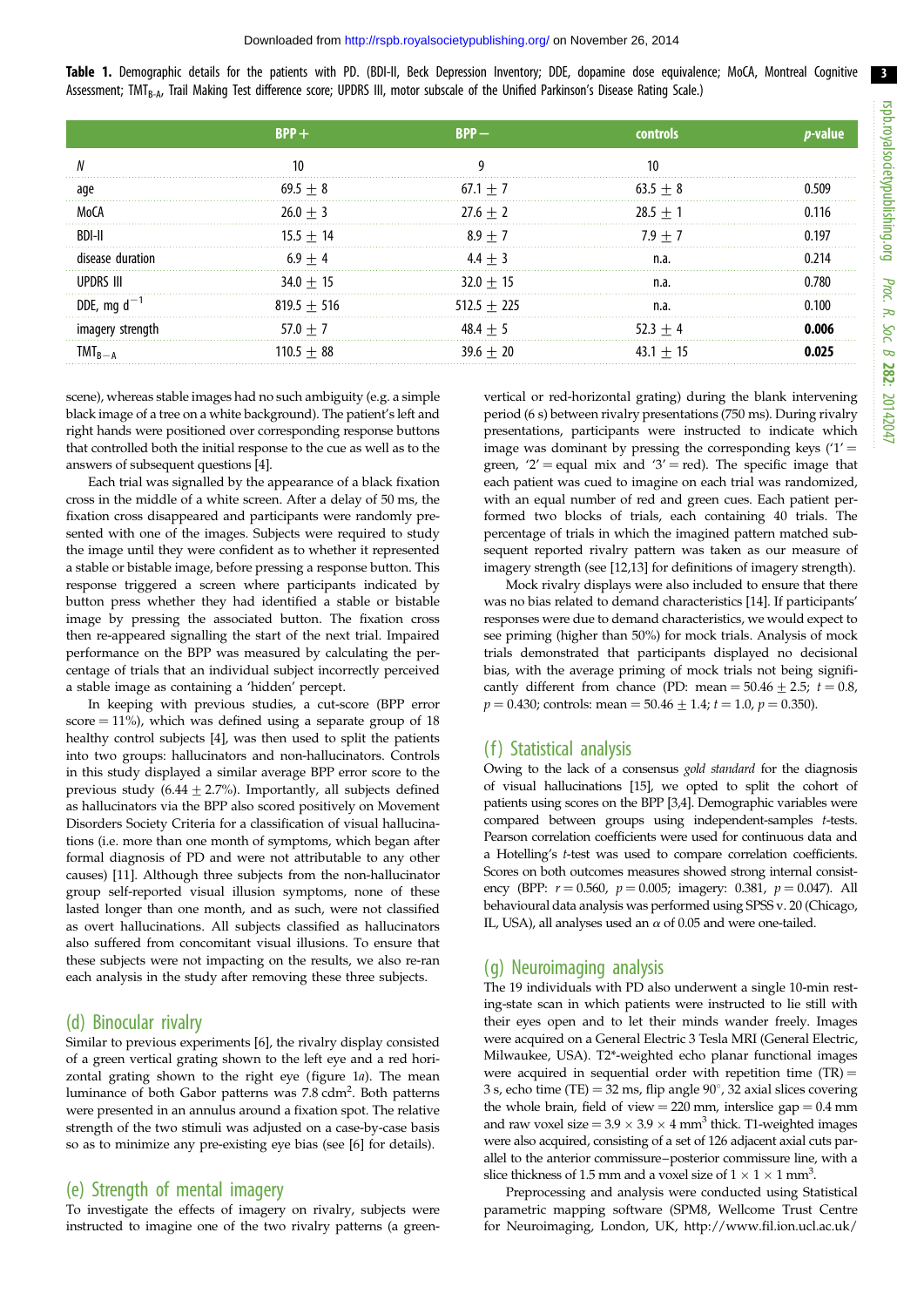#### Table 2. Coordinates for regions of interest.

| <b>network</b>                             | <b>MNI</b> coordinates |  |
|--------------------------------------------|------------------------|--|
| dorsal attention network                   |                        |  |
| bilateral superior parietal lobule         | $+27 - 5257$           |  |
| bilateral frontal eye fields               | $+25 - 854$            |  |
| default mode network                       |                        |  |
| midline precuneus                          | $0 - 73$ 40            |  |
| midline medial prefrontal cortex           | 05910                  |  |
| bilateral hippocampal formation            | $+22 - 22 - 22$        |  |
| ventral attention network                  |                        |  |
| bilateral anterior insula                  | $+42$ 24 $-20$         |  |
| bilateral dorsal anterior cingulate cortex | $+122628$              |  |
| visual network                             |                        |  |
| bilateral occipital cortex                 | $+8 - 944$             |  |

[spm/software/\)](http://www.fil.ion.ucl.ac.uk/spm/software/). Regions of interest (ROIs) for the study were defined according to previously published coordinates [[4](#page-5-0)[,16\]](#page-6-0) and mapped onto known hubs within the putative attention control networks (see table 2). Pre-processed images were imported into the Functional Connectivity ('conn') toolbox [\(http://www.](http://www.nitrc.org/projects/conn) [nitrc.org/projects/conn\)](http://www.nitrc.org/projects/conn) in SPM8, which allowed for the calculation of both within- and between-network connectivity (see electronic supplementary materials for details).

To assess the shared neural correlates between mental imagery and visual hallucinations, we performed a series of multiple regression analyses in which each individual subject's BPP error score and their strength of mental imagery was regressed against the Z-score representing the average strength of connectivity for each within- and between-network score. In the measures that displayed a significant regression value, we separately correlated the connectivity scores against the imagery strength and BPP error scores using Spearman's rank-order correlation, to determine whether the neurobiological differences were driven by one or the other measure.

## 3. Results

## (a) Association between mental imagery and bistable percept paradigm error score

Across all PD patients, there was a strong positive correlation between the strength of mental imagery and impaired performance on the BPP ( $r = 0.704$ ,  $p = 0.001$ ), which was not observed in control subjects  $(r = -0.151, p > 0.500)$  [\(figure 1](#page-1-0)c). In addition, both of the primary outcome measures were positively correlated with a measure of impaired attentional set-shifting  $(r = 0.457, p = 0.05 \text{ and } r = 0.763, p < 0.001$ , respectively) and a multiple regression involving all three factors was strongly significant ( $F_{2,17} = 12.2$ ,  $p < 0.001$ ), accounting for almost 60% of the variance in the BPP error score ( $R^2 = 0.59$ ). Finally, the relationship between imagery strength and misperceptions appeared to be driven by the frequency of misperceptions in stable images ( $r = 0.632$ ,  $p = 0.002$ ), rather than any perceptual abnormalities in the bistable images ( $r = 0.037$ ,  $p = 0.877$ ) and the difference between the two correlations was significant  $(t = 2.16, p < 0.05)$ . Each of these results remained significant after the removal of the three non-hallucinators who self-reported minor misperceptions (all  $ps < 0.05$ ).

The group of subjects in our study with impaired performance on the BPP displayed significantly stronger mental imagery ( $t = 3.17$ ,  $p = 0.006$ ), which was also higher than that observed in control subjects ( $t = 2.25$ ,  $p = 0.037$ ) ([figure 1](#page-1-0)d). Catch trials in the imagery task showed no decisional bias  $(t = 0.82, p = 0.430)$ , ensuring our measure was perceptual.

Importantly, none of the outcome measures in our study were correlated with impaired visual acuity, general cognitive deficits, the severity of motor symptoms or the duration of disease, all factors that have been previously proposed as causative factors in visual hallucinations [\[2](#page-5-0),[5](#page-6-0)]. There was a trend towards a correlation between mental imagery and the level of dopaminergic medication dose ( $r = 0.441$ ,  $p = 0.060$ ); however, this relationship was not observed between medication dose and impaired BPP scores ( $r = 0.190$ ,  $p = 0.211$ ). In addition, each of the significant effects described above remained following partial correlation with dopaminergic equivalence scores.

#### (b) Resting-state functional connectivity

A multiple regression using the frequency of misperceptions on the BPP as well as the strength of mental imagery predicted increased connectivity within the ventral attention network  $(R = 0.636, F_{2,16} = 5.45, p = 0.008)$  and default mode network  $(R = 0.492, F_{2,16} = 2.57, p = 0.049)$  ([figure 2](#page-4-0)), suggestive of a relative over-reliance on endogenous attention networks in hallucinators [\(figure 3\)](#page-4-0). The two measures also predicted decreased connectivity between the dorsal and ventral attention networks ( $R = 0.542$ ,  $F_{2,16} = 3.34$ ,  $p = 0.030$ ), the ventral attention and visual networks ( $R = 0.632$ ,  $F_{2,16} = 5.34$ ,  $p =$ 0.008) and the dorsal attention and visual networks ( $R =$ 0.552,  $F_{2,16} = 3.51$ ,  $p = 0.025$ ), implicating decreased between-network connectivity in the neurobiological mechanism of both mental imagery and visual hallucinations. However, given the presence of reduced imagery strength in non-hallucinators (relative to healthy controls), it bears mention that these connectivity deficits may have been due to reduced imagery performance in the non-hallucinator group.

The severity of BPP visual hallucinations alone predicted increased connectivity within the ventral attention network ( $\rho$  = 0.585,  $p$  = 0.004) and the default mode network ( $\rho$  = 0.493,  $p = 0.0160$ ), as well as impaired connectivity between the ventral and dorsal attention networks ( $\rho = -0.430$ ,  $p =$ 0.033). By contrast, the strength of mental imagery did not predict any of these relationships ( $\rho$  < |0.400|), but instead was related to the degree of impaired connectivity between the ventral attention and visual networks ( $\rho = -0.496$ ,  $p = 0.015$ ). Neither measure predicted the strength of impairment between the dorsal attention and visual networks ( $\rho$  < |0.400|). After removing the three non-hallucinators who self-reported infrequent misperceptions, we observed similar effects, however the correlation between the BPP error score and impaired DAN–VAN connectivity was only significant at trend levels  $(r = -0.455, p = 0.08).$ 

### 4. Discussion

To our knowledge, these results provide the first evidence that links visual misperceptions and visual hallucinations with the influence of mental imagery on conscious perception. Although previous studies have investigated these concepts indirectly in other disorders [[6](#page-6-0),[17](#page-6-0)], the novel measures used here offer a more objective method for observing the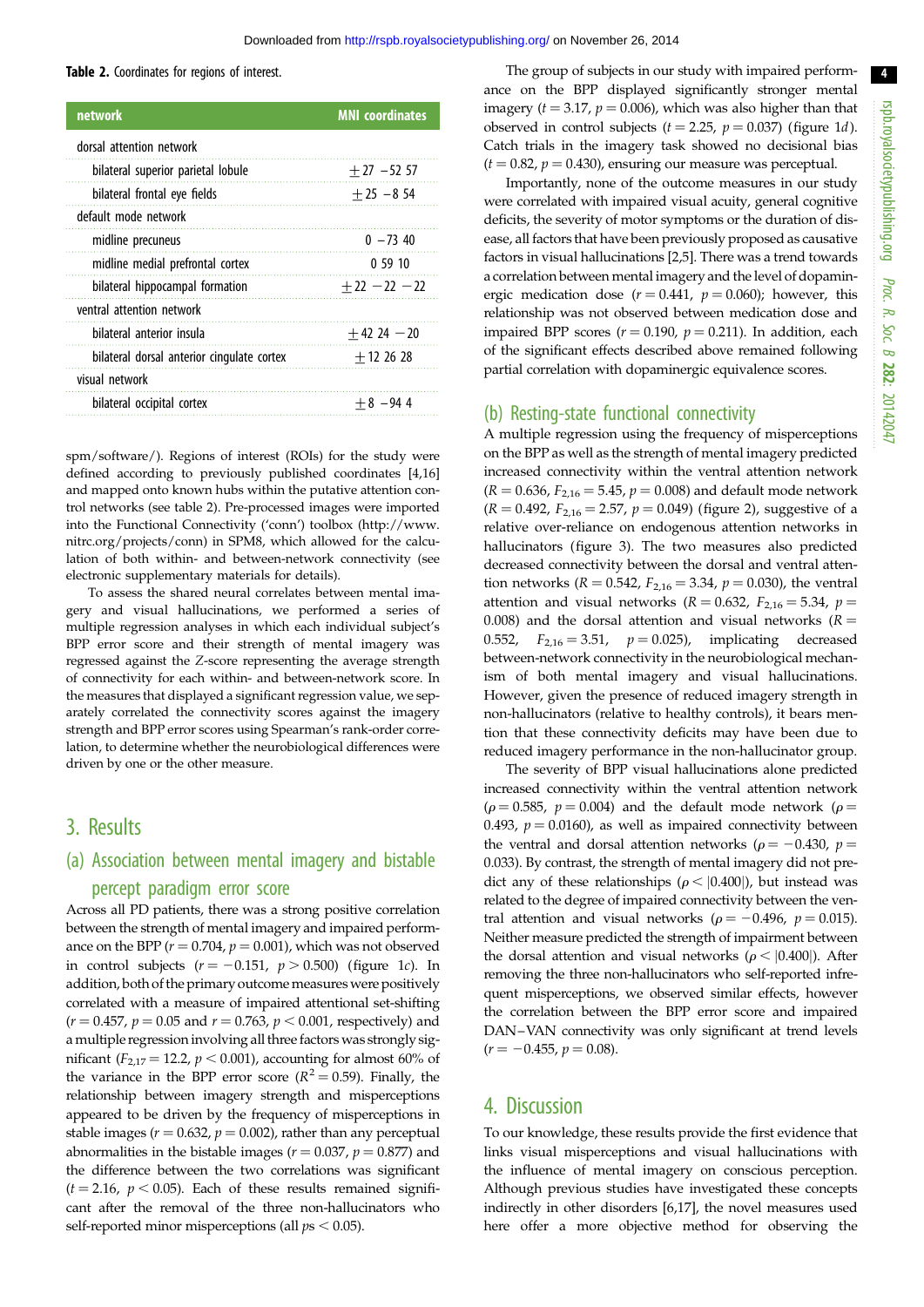Downloaded from<http://rspb.royalsocietypublishing.org/>on November 26, 2014

<span id="page-4-0"></span>

Figure 2. Impairments in within- and between-network connectivity associated with visual hallucinations and strength of mental imagery: (a) matrix where individual values represent the strength of prediction (average Z score) of within- and between-network connectivity arising from a multiple regression utilizing both BPP error score and the sensory strength of mental imagery; (b) individual Spearman's correlations between strength of mental imagery and network connectivity measures; and (c) individual Spearman's correlations between BPP error score and network connectivity measures. The inset contains the key (in colour online) for displaying the statistical significance of results for each analysis: multiple regression: dark orange  $-F_{2,16} > 3.6$ ,  $p < 0.05$  (denoted by \*\*);  $F_{2,16} > 2.7$ ,  $p < 0.10$  (\*);  $F_{2,16} < 2.7$ ,  $p < 0.10$ ; correlation: red –  $\rho > 0.40$ ,  $p < 0.05$  (\*\*); orange –  $\rho > 0.25$ ,  $p < 0.10$  (\*); dark blue –  $\rho < -0.40$ ,  $p < 0.05$  (##); light blue –  $\rho < -0.25$ ,  $p < 0.10$  (#); grey –  $\rho < |0.25|$ ,  $p > 0.10$ . Key: DAN, dorsal attention network; DMN, default mode network; VAN, ventral attention network; VIS, visual network. (Online version in colour.)



Figure 3. Putative neurological mechanism for visual hallucinations [\[2](#page-5-0)]. Abnormal connectivity between exogenous (dorsal attention network; DAN—blue), endogenous (ventral attention network; VAN—red) and primary visual (VIS—purple) networks, along with increased connectivity in ventral attention and default mode network (DMN—orange) predisposes individuals with PD to hallucinate visual images. Although these connectivity changes are strongly related to both imagery and visual hallucinations ( $R >$ 0.45,  $p < 0.05$ ), individual connectivity scores are dissociable and strongly driven by one or the other mechanism (dotted lines represent impaired pathways of neural communication). (Online version in colour.)

pathophysiological effects of visual misperceptions in PD, as they do not rely solely on introspection and self-report. Importantly, the BPP is able to avoid this issue, providing an objective measure of visual misperceptions and hallucinations in susceptible patients with PD [\[4](#page-5-0)]. Together, these results suggest that mental imagery and visual misperceptions (which we demonstrate are strongly related to the presence of clinically defined visual hallucinations) may be differing manifestations of a similar neurobiological mechanism, with the former due to a voluntary process and the latter the result of an involuntary, pathological process.

Although visual misperceptions and mental imagery are distinct phenomena, we provide evidence to suggest that they share a common neurobiological mechanism. Namely, both behavioural phenomena were predictive of increased connectivity within the ventral attention and default mode networks, as well as impaired connectivity between the ventral attention, dorsal attention and visual networks (figure 2). Consistent with previous predictions [[3](#page-5-0)[,6\]](#page-6-0), these results suggest that visual hallucinations arise in the context of impaired coordination between exogenous attentional networks and the primary visual cortex, whereby attention towards exogenous stimuli is less effective. Without the usual exogenous attentional alerts to novel or unexpected stimuli, ambiguities in visual processing might be rendered open to exaggerated endogenous interpretations. Such an over-reliance on internal interpretations might allow the evolution of small ambiguities in visual processing to grow into more salient and even autobiographical interpretations [[7,18](#page-6-0)]. Importantly, this mechanism is consistent with accounts of mental imagery [[5,8\]](#page-6-0), which similarly propose that top–down influences over primary visual cortex underlie the capacity to imagine visual images [\[9,19\]](#page-6-0). Together, these results highlight the possibility of a common neural mechanism underlying both visual hallucinations and mental imagery.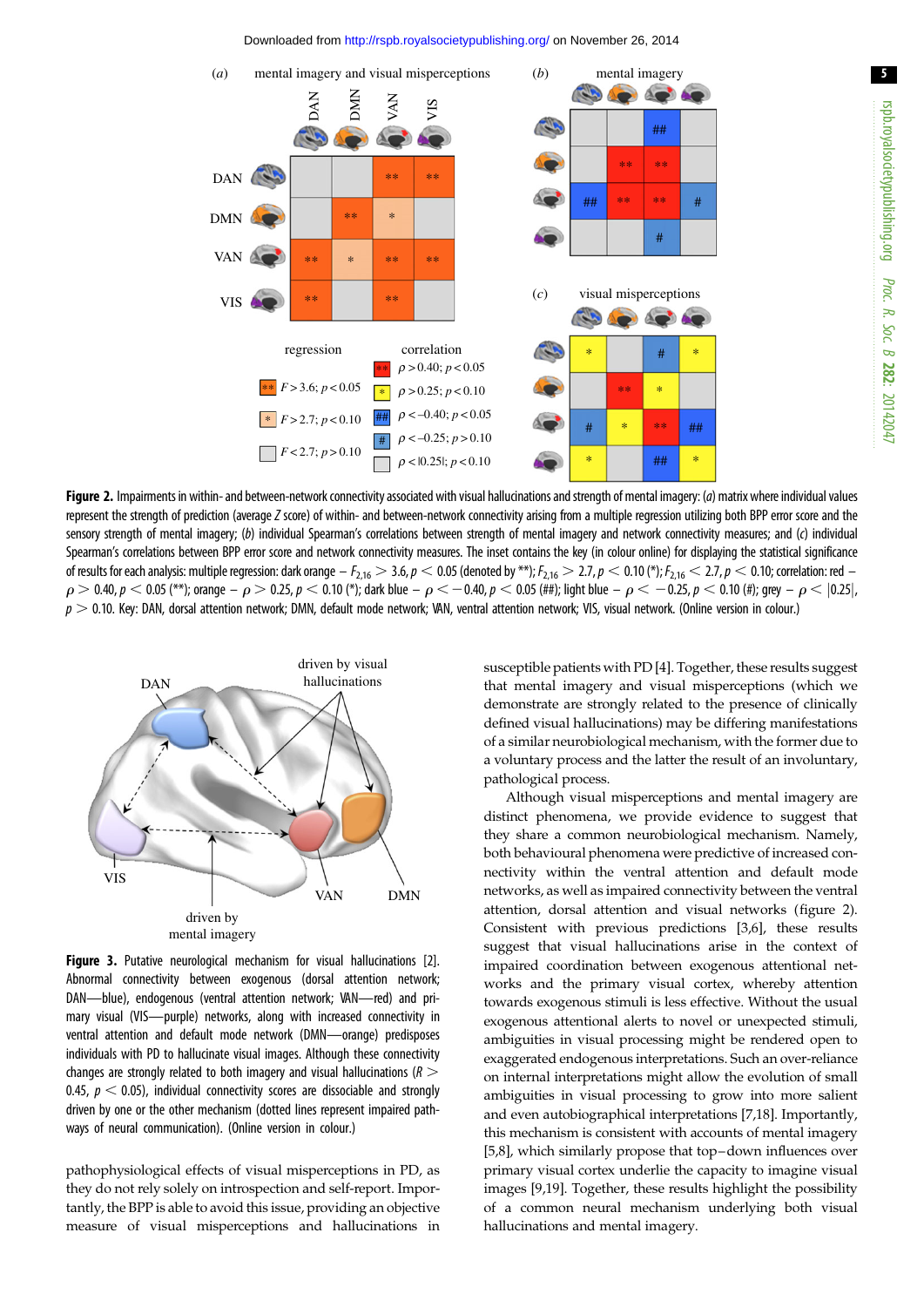<span id="page-5-0"></span>Despite overlap in the neurobiological mechanisms of misperceptions and mental imagery, misperceptions and imagery are not identical processes, differing distinctly in regard to volitional control and also in the way they are experienced. Hence, it is not surprising that we observed some dissociable patterns of brain connectivity between the two behavioural measures. Specifically, the severity of misperceptions was strongly predictive of increased within-network connectivity in endogenous networks and impaired connectivity between the dorsal and ventral attention networks, whereas the strength of mental imagery was associated with impaired interactions between the ventral attention network and the visual network. This dissociation highlights the fact that, although imagery strength and hallucinations likely share a common neurobiological mechanism, they also reflect distinct processes. For instance, recent imaging studies have implicated increased activity within cortical regions used for attention [[10,20](#page-6-0)], whereas visual hallucinations in PD have been related to impaired interactions between neural systems involved in the attentional modulation of perception [4[,16,21,22\]](#page-6-0).

Imagery and visual misperceptions were also associated with varying degrees of within-network connectivity. However, these resting-state differences appeared to be driven most strongly by the severity of visual misperceptions ([figure 2](#page-4-0)). These results are consistent with the notion that patients with visual hallucinations are unable to recruit activity within networks subserving exogenous attention, and instead rely on other attentional networks, such as the ventral attention and default mode networks, to compensate for this deficiency. Interestingly, the default mode network is commonly associated with self-referential processes [4[,23\]](#page-6-0) and endogenous attention [4,[24\]](#page-6-0), including periods of task-independent thought, or 'mind wandering' [[11,18,25\]](#page-6-0). Given the lack of exogenous attention demonstrated by patients with hallucinations in both behavioural [4,[6](#page-6-0)] and neuroimaging studies [\[6,16\]](#page-6-0), the association with increased default-mode connectivity could reflect an over-reliance on endogenous networks to interpret and inform the current contents of perceptual experience.

Together, these data help to clarify the pathophysiological mechanism of visual hallucinations, which might occur paroxysmally due to impaired communication between attentional and perceptual systems [\(figure 3\)](#page-4-0) [3[,12,16\]](#page-6-0). That is, abnormal activity in the visual cortex may be misinterpreted due to faulty interactions with frontoparietal networks normally used to focus exogenous attention [2,3,[14](#page-6-0),[21,22](#page-6-0)]. However, hallucinations in PD are often of complex objects (such as faces or people), suggesting that these perceptual abnormalities only occur once neural activity in the primary visual system interacts with the ventral visual stream in the temporal lobe, a known site of Lewy body pathology in PD patients with hallucinations [\[15,26\]](#page-6-0). In addition, a number of recent studies have highlighted pathological impairments in the visual system of individuals with hallucinations, both in the retina [[27](#page-6-0)] and dorsal visual stream [[21,22](#page-6-0)], suggesting that hallucinations are due to a combination of impaired visual input with concomitant exogenous attentional dysfunction [3[,28](#page-6-0)]. This accords with recent investigations into pareidolia—visual misperceptions closely related to hallucinations [\[29\]](#page-6-0)—which are similarly mediated by top– down attentional control mechanisms [\[30,31\]](#page-6-0). This is an exciting avenue for future research, which should seek to determine whether unprovoked hallucinations occur due to a top–down priming from ventral temporal structures or to emergent activity within primary visual cortex.

Previous investigations have suggested that mental imagery may be decreased in patients suffering from visual hallucinations in the context of Charles Bonnet syndrome or dementia [[32,33\]](#page-6-0). Although seemingly in contrast to our findings, there are crucial task-based differences relative to this study. These prior studies measured attentional ability applied within a mental image, whereas we directly assessed the sensory strength of mental imagery [\[13](#page-6-0)].

Many of the findings here have also been demonstrated in other neuropsychiatric disorders with visual hallucinations and illusions. For example, patients with either schizophrenia [[34](#page-6-0)] or post-traumatic stress disorder [[35,36\]](#page-6-0) have been shown to have increased resting activity within the ventral attention network and report more vivid mental imagery [\[37,38](#page-6-0)]. In addition, both disorders have displayed impairments in cognitive flexibility [\[39,40\]](#page-6-0). Furthermore, default mode network over-activity [\[41\]](#page-6-0) and dissociation with cognitive control regions [\[42](#page-6-0)] have also been reported in patients with schizophrenia. Intriguingly, hallucinations in disorders classically associated with primary retinal impairment, such as Charles Bonnet Syndrome, are also associated with visual attentional impairments [\[32,33](#page-6-0)], suggesting a common neural mechanism for hallucinations across all disorders [2[,43](#page-6-0)]. Future studies should thus be designed to delineate the precise combination of deficits across attentional and perceptual domains that lead to the manifestation of visual hallucinatory symptoms across the broad range of neuropsychiatric disorders.

In conclusion, our data suggest a possible overlap in the neurological mechanisms supporting mental imagery and those that are dysfunctional in visual hallucinations, as demonstrated in PD.

Ethics statement. All participants with PD were diagnosed according to UKPD Brain Bank Criteria. Permission for the study was obtained from the local research ethical committee and all patients gave written informed consent.

Acknowledgements. This work was supported by Australian NHMRC project grants (GNT1024800, GNT1046198 & GNT1085404), a Parkinson's NSW Seed Grant, an ARC grant (DP140101560) and a NHMRC CDF (GNT1049596) held by JP.

### **References**

- 1. Ibarretxe-Bilbao N, Junque? C, Marti MJ, Tolosa E. 2011 Cerebral basis of visual hallucinations in Parkinson's disease: structural and functional MRI studies. J. Neurol. Sci. 310, 79-81. [\(doi:10.1016/j.](http://dx.doi.org/10.1016/j.jns.2011.06.019) [jns.2011.06.019](http://dx.doi.org/10.1016/j.jns.2011.06.019))
- 2. Shine JM, O'Callaghan C, Halliday GM, Lewis SJG. 2014 Tricks of the mind: visual hallucinations as

disorders of attention. Prog. Neurobiol. 116, 58 – 65. ([doi:10.1016/j.pneurobio.2014.](http://dx.doi.org/10.1016/j.pneurobio.2014.01.004) [01.004](http://dx.doi.org/10.1016/j.pneurobio.2014.01.004))

3. Shine JM, Halliday GM, Naismith SL, Lewis SJG. 2011 Visual misperceptions and hallucinations in Parkinson's disease: dysfunction of attentional control networks? Mov. Disord. 26, 2154 – 2159. ([doi:10.1002/](http://dx.doi.org/10.1002/mds.23896) [mds.23896\)](http://dx.doi.org/10.1002/mds.23896)

4. Shine JM, Halliday GH, Carlos M, Naismith SL, Lewis SJG. 2012 Investigating visual misperceptions in Parkinson's disease: a novel behavioral paradigm. Mov. Disord. 27, 500– 505. ([doi:10.1002/mds.](http://dx.doi.org/10.1002/mds.24900) [24900\)](http://dx.doi.org/10.1002/mds.24900)